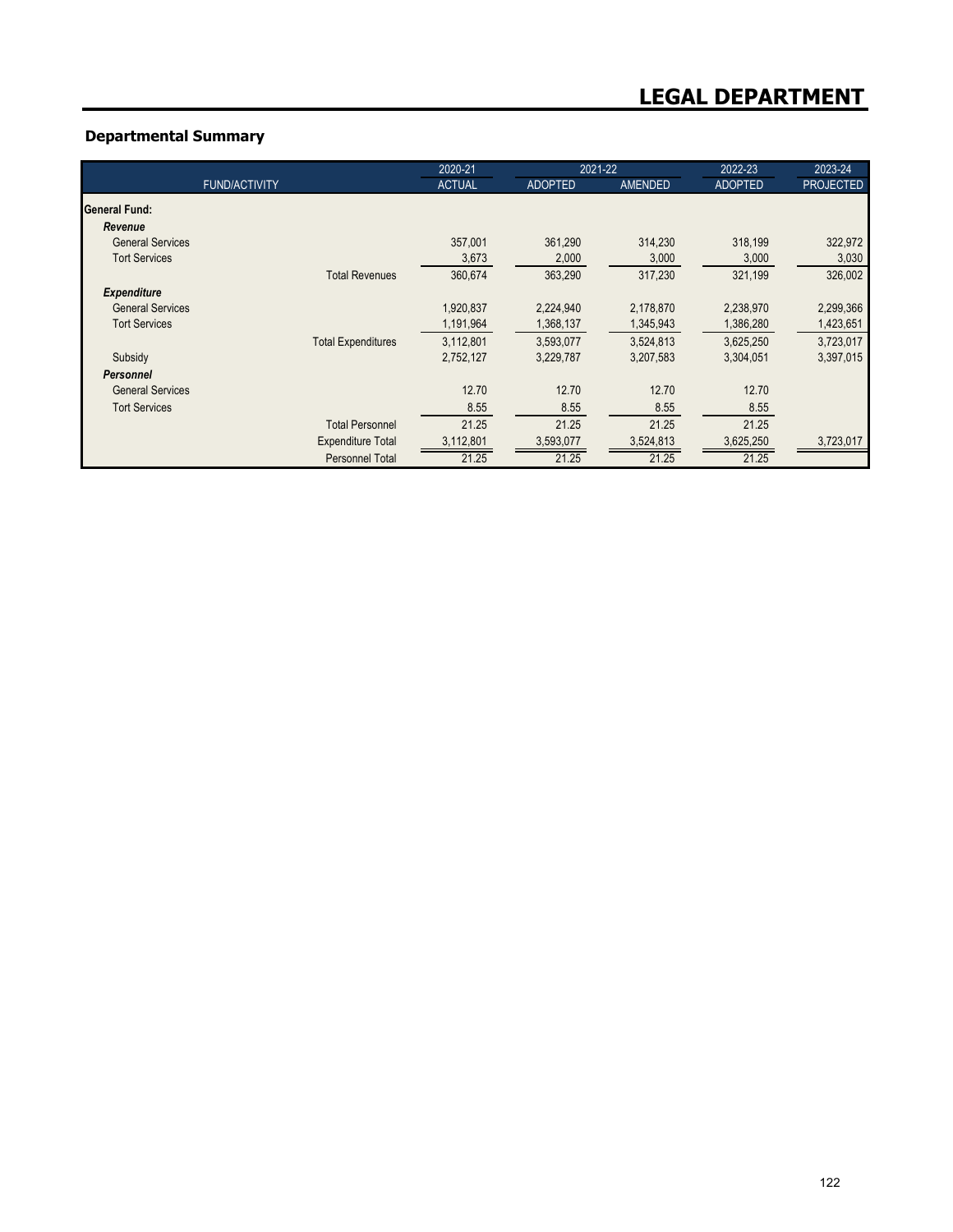# **LEGAL DEPARTMENT**

## **General Services G001 LG001000 General Fund**

## *Description:*

The function of Legal General Services is to provide general representation of the City Council, City departments, and boards and commissions.

#### *Revenue Detail:*

|                     |                       | 2020-21       | 2021-22        |                | 2022-23        |
|---------------------|-----------------------|---------------|----------------|----------------|----------------|
| <b>MAJOR OBJECT</b> |                       | <b>ACTUAL</b> | <b>ADOPTED</b> | <b>AMENDED</b> | <b>ADOPTED</b> |
| <b>Other</b>        |                       | 357,001       | 361,290        | 314.230        | 318.199        |
|                     | <b>Total Revenues</b> | 357,001       | 361,290        | 314,230        | 318,199        |

## *Expenditure Detail:*

|                             | 2020-21       | 2021-22        |                | 2022-23        |
|-----------------------------|---------------|----------------|----------------|----------------|
| <b>MAJOR OBJECT</b>         | <b>ACTUAL</b> | <b>ADOPTED</b> | <b>AMENDED</b> | <b>ADOPTED</b> |
| <b>Personal Services</b>    | 1,842,337     | 2,131,187      | 2,076,247      | 2,136,347      |
| <b>Contractual Services</b> | 51,222        | 66,753         | 67,623         | 67,623         |
| Commodities                 | 26,913        | 27,000         | 35,000         | 35,000         |
| <b>Capital Outlays</b>      | 364           | $---$          | ---            | $---$          |
| <b>Total Expenditures</b>   | 1.920.837     | 2,224,940      | 2,178,870      | 2,238,970      |
|                             |               |                |                |                |
| Subsidy                     | 1,563,836     | 1,863,650      | 1,864,640      | 1,920,771      |

#### *Personnel Detail:*

| PERMANENT FULL-TIME POSITIONS              | 2020-21       | 2021-22        |         | 2022-23        |
|--------------------------------------------|---------------|----------------|---------|----------------|
| <b>JOB CLASSIFICATION TITLE</b>            | <b>ACTUAL</b> | <b>ADOPTED</b> | AMENDED | <b>ADOPTED</b> |
| <b>Corporation Counsel</b>                 | 0.70          | 0.70           | 0.70    | 0.70           |
| Deputy City Attorney II                    | 1.00          | 1.00           | 1.00    | 1.00           |
| Deputy City Attorney I                     | 1.00          | 1.00           | 1.00    | 1.00           |
| <b>Assistant City Attorney II</b>          | 3.00          | 3.00           | 3.00    | 3.00           |
| <b>Assistant City Attorney I</b>           | 5.00          | 5.00           | 5.00    | 5.00           |
| Legal Assistant II                         | 1.00          | 1.00           | 1.00    | 1.00           |
| <b>Legal Secretary</b>                     | 1.00          | 1.00           | 1.00    | 1.00           |
| <b>Total Full-time Permanent Employees</b> | 12.70         | 12.70          | 12.70   | 12.70          |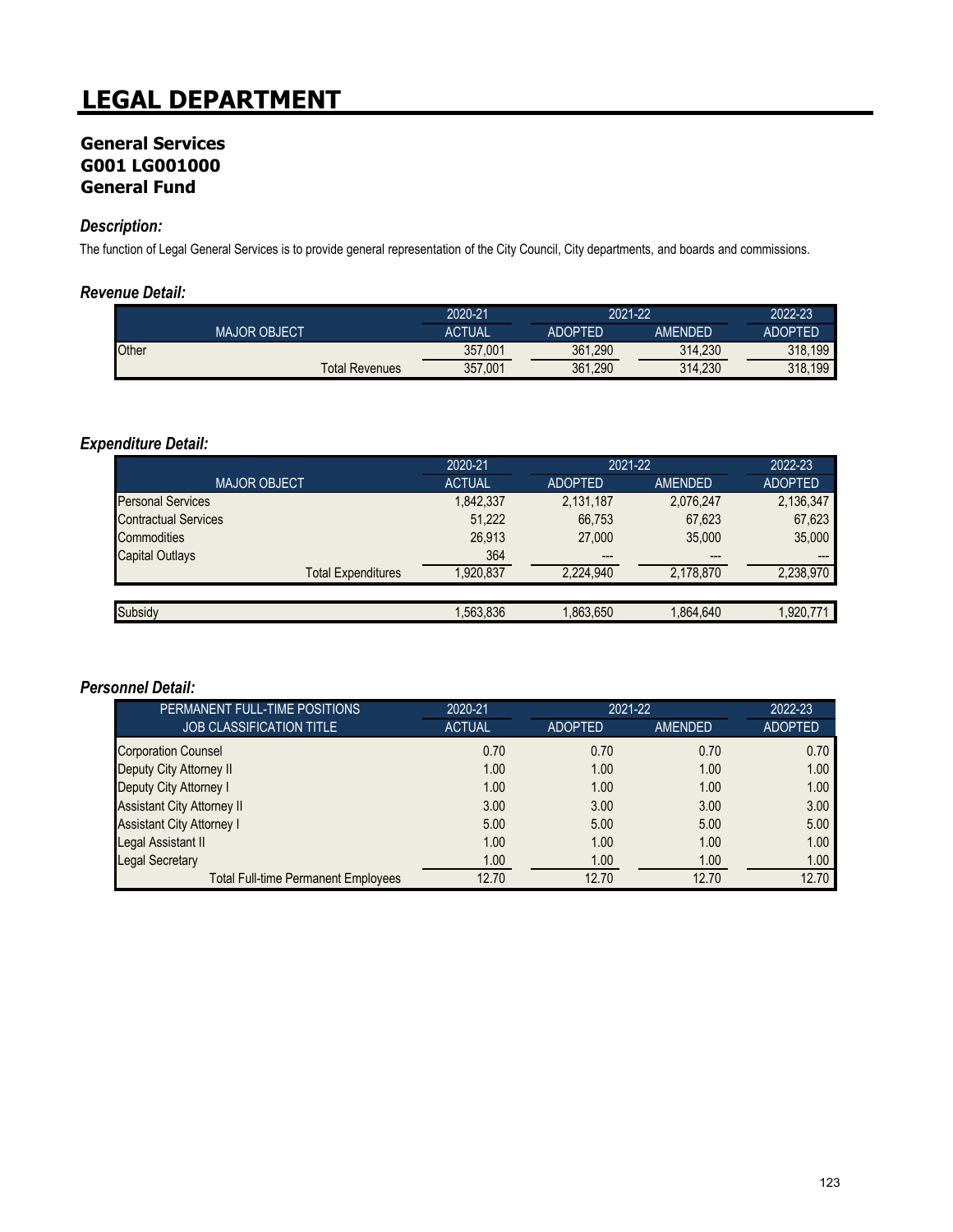## **Tort Services G005 LG160000 Tort Fund**

#### *Description:*

The function of Legal Tort Services is to represent the City in all actions brought concerning civil wrongs in state and federal courts, prosecute traffic citations and criminal misdemeanors, and provide municipal code enforcement.

#### *Revenue Detail:*

|                     |                       | 2020-21       | 2021-22        |         | 2022-23            |
|---------------------|-----------------------|---------------|----------------|---------|--------------------|
| <b>MAJOR OBJECT</b> |                       | <b>ACTUAL</b> | <b>ADOPTED</b> | AMENDED | ADOPTED            |
| Other               |                       | 3,673         | 2.000          | 3,000   | 3.000 <sub>1</sub> |
|                     | <b>Total Revenues</b> | 3,673         | 2,000          | 3,000   | 3.000              |

### *Expenditure Detail:*

|                             | 2020-21       | 2021-22        |           | 2022-23        |
|-----------------------------|---------------|----------------|-----------|----------------|
| <b>MAJOR OBJECT</b>         | <b>ACTUAL</b> | <b>ADOPTED</b> | AMENDED   | <b>ADOPTED</b> |
| <b>Personal Services</b>    | 1,138,105     | 1.300.500      | 1,279,034 | 1,319,371      |
| <b>Contractual Services</b> | 37,873        | 43.137         | 42.409    | 42,409         |
| Commodities                 | 15,986        | 24,500         | 24,500    | 24,500         |
| <b>Total Expenditures</b>   | 1.191.964     | 1.368.137      | 1.345.943 | ,386,280       |
|                             |               |                |           |                |
| Subsidy                     | 1.188.291     | 1,366,137      | 1,342,943 | ,383,280       |

#### *Personnel Detail:*

| PERMANENT FULL-TIME POSITIONS              | 2020-21       | 2021-22        |                | 2022-23        |
|--------------------------------------------|---------------|----------------|----------------|----------------|
| <b>JOB CLASSIFICATION TITLE</b>            | <b>ACTUAL</b> | <b>ADOPTED</b> | <b>AMENDED</b> | <b>ADOPTED</b> |
| <b>Corporation Counsel</b>                 | 0.30          | 0.30           | 0.30           | 0.30           |
| Deputy City Attorney I                     | 1.00          | 1.00           | 1.00           | 1.00           |
| <b>Assistant City Attorney II</b>          | 2.00          | 2.00           | 2.00           | 2.00           |
| <b>Assistant City Attorney I</b>           | 2.00          | 2.00           | 2.00           | 2.00           |
| <b>Claims Adjuster</b>                     | 1.00          | 1.00           | 1.00           | 1.00           |
| Open Records Coordinator                   | 1.00          | 1.00           | 1.00           | 1.00           |
| <b>Legal Assistant</b>                     | 1.25          | 1.25           | 1.25           | 1.25           |
| <b>Total Full-time Permanent Employees</b> | 8.55          | 8.55           | 8.55           | 8.55           |